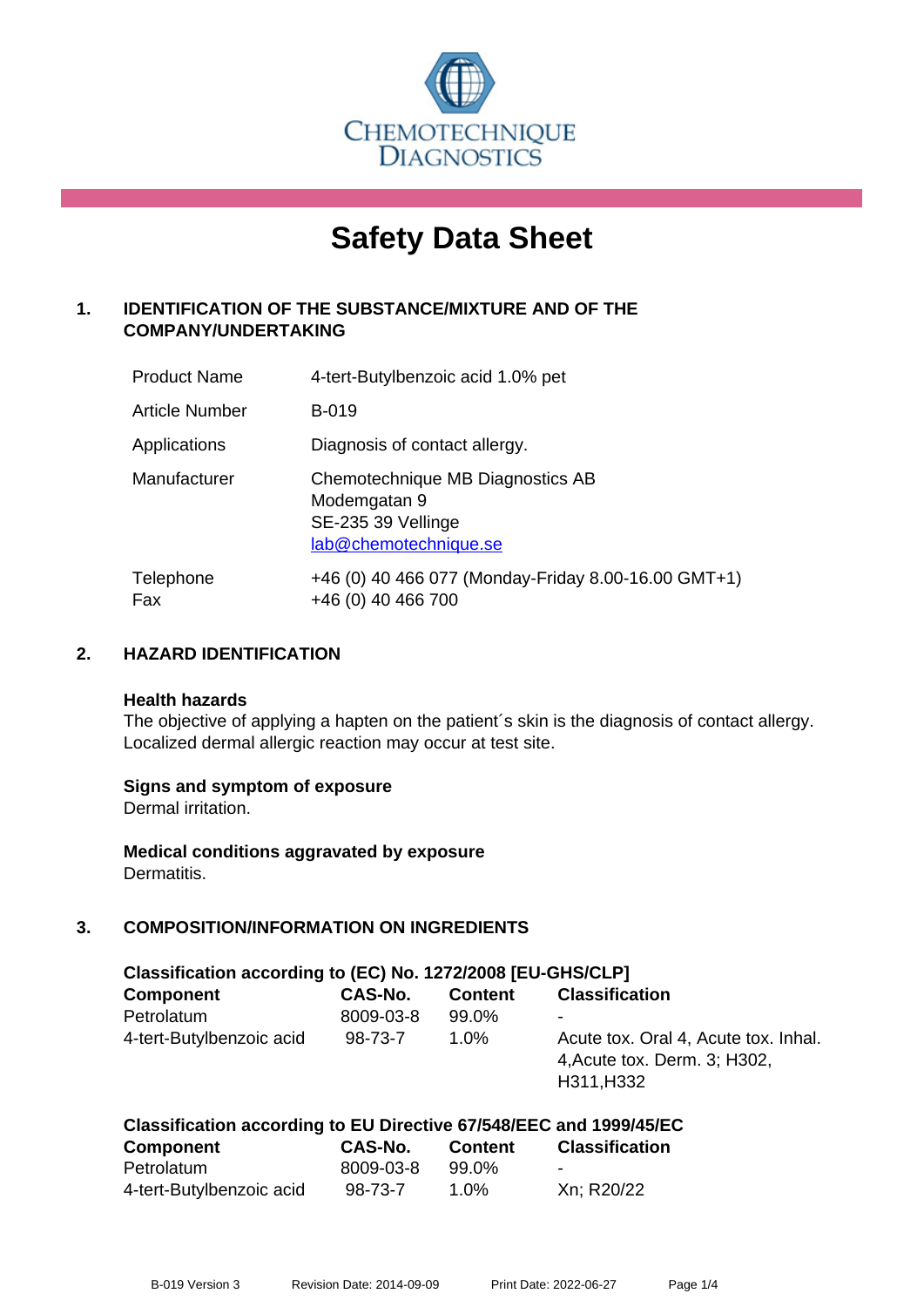## **4. FIRST AID MEASURES**

## **Emergency and first aid procedures**

Obtain medical attention.

# **5. FIRE-FIGHTING MEASURES\***

#### **Suitable extinguish media**

CO2, powder or water spray. Fight larger fires with water spray or alcohol resistant foam.

# **For safety reasons unsuitable extinguishing agents**

Water with full jet.

## **Special protective equipment for fire-fighters**

Wear self-contained respiratory protective device. Wear fully protective suit.

\*Data is shown for petrolatum only

# **6. ACCIDENTAL RELEASES MEASURES**

**Steps to be taken if material is released or spilled** Contain and place in a closed container.

# **7. HANDLING AND STORAGE**

**Precautions to be taken in handling and storage** Store dark at 5-8°C. Avoid extended exposure to light. FOR EXTERNAL USE ONLY.

# **8. EXPOSURE CONTROLS/PERSONAL PROTECTION**

**Respiratory protection** Not required.

**Ventilation** Local exhaust.

**Protective gloves** Disposal gloves.

#### **Eye protection** Not required with normal use.

## **Work/Hygienic practices**

Wash hands after each use.

## **9. PHYSICAL AND CHEMICAL PROPERTIES**

Odour **Odourless** 

Appearance Ivory White Semi-solid

Melting point\* 50-55° C Flash point\*  $>100^{\circ}$ C

Boiling point\* No data available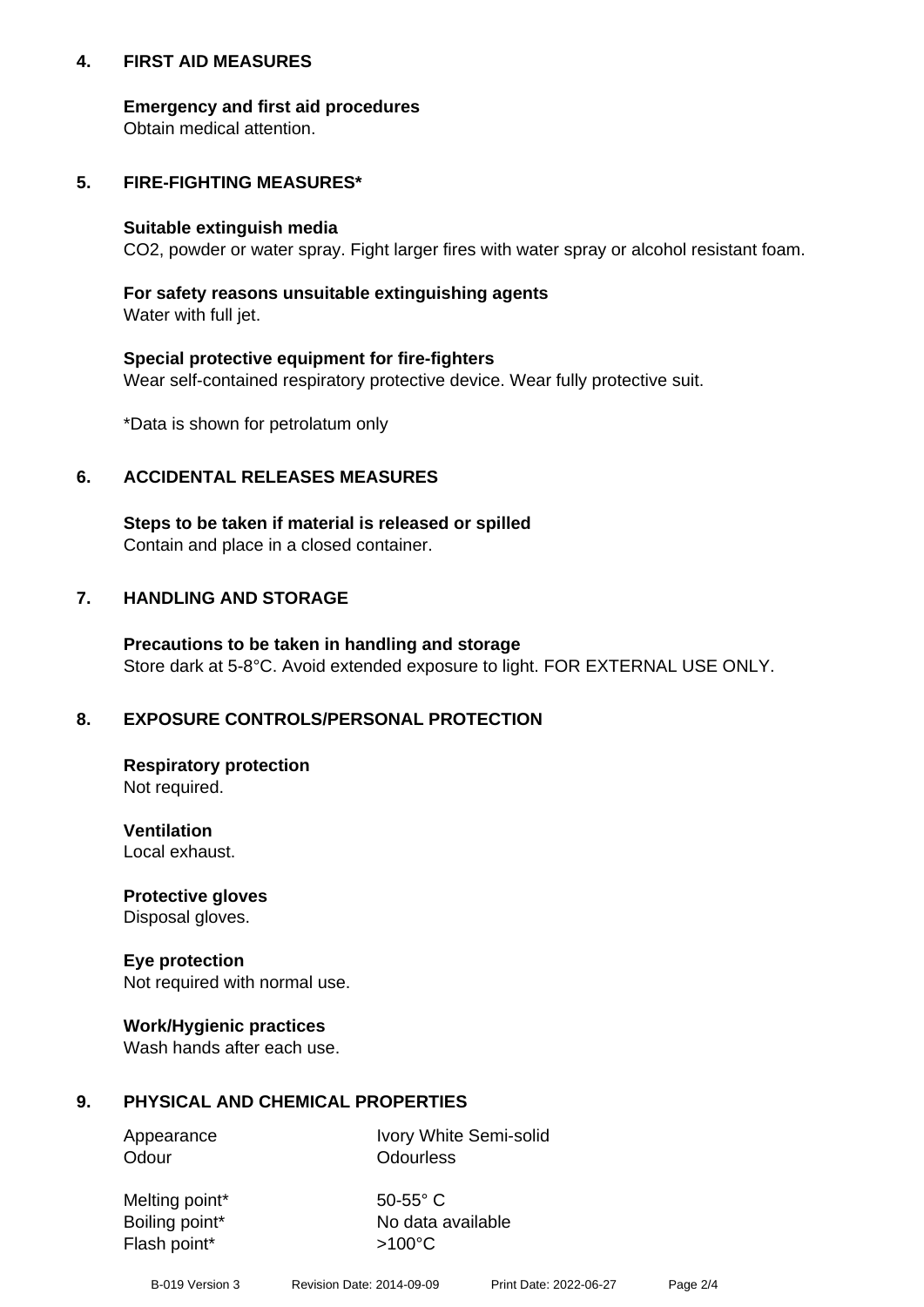Density\* No data available. Solubility in/Miscibility with Water\*

Self ignition\* Product does not self ignite. Danger of explosion\* Product does not present an explosion hazard. Insoluble

\*Data is shown for petrolatum only

# **10. STABILITY AND REACTIVITY**

#### **Incompability**

May react with strong oxidizing agents.

#### **Stability**

Stable at recommended storage conditions.

#### **Hazardous byproducts**

Combustion may generate CO, CO2 and other oxides.

**Hazardous polymerization**

Will not occur.

## **11. TOXICOLOGICAL INFORMATION**

No data available.

## **12. ECOLOGICAL INFORMATION**

No data available.

## **13. DISPOSAL CONSIDERATIONS**

#### **Waste disposal method**

Comply with federal, state/provincial and local regulation.

#### **14. TRANSPORT INFORMATION**

Not dangerous goods.

## **15. REGULATORY INFORMATION**

The classification is according to the latest editions of the EU lists, and extended by company and literature data.

#### **16. OTHER INFORMATION**

#### **Text of H-statements and R-phrases mentioned in Section 3**

| Acute tox. Oral 4   |                           | Acute toxicity, Oral (Category 4)       |          |
|---------------------|---------------------------|-----------------------------------------|----------|
| Acute tox. Inhal. 4 |                           | Acute toxicity, Inhalation (Category 4) |          |
| Acute tox. Derm. 3  |                           | Acute toxicity, Dermal (Category 3)     |          |
| H <sub>302</sub>    |                           | Harmful if swallowed                    |          |
| B-019 Version 3     | Revision Date: 2014-09-09 | Print Date: 2022-06-27                  | Page 3/4 |